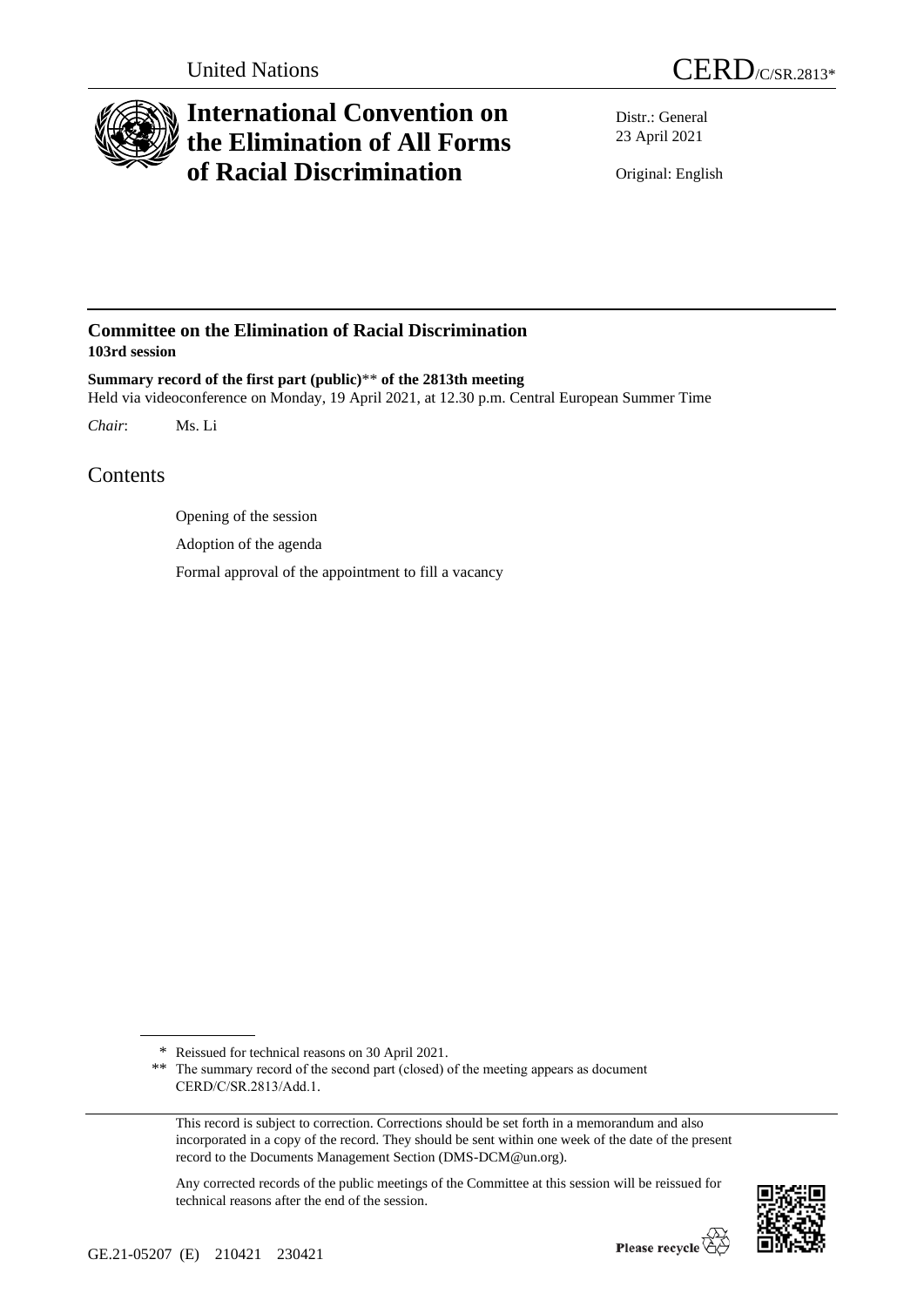*The meeting was called to order at 12.35 p.m.*

#### **Opening of the session**

1. **The Chair** declared open the 103rd session of the Committee on the Elimination of Racial Discrimination.

2. **Mr. Cissé-Gouro** (Office of the United Nations High Commissioner for Human Rights) said that he wished to begin by paying tribute to former Committee member Ms. Yemhelha Mint Mohamed, who had passed away in November 2020. Having joined the Committee in 2016, her contribution had been highly appreciated, including her particular attention to racial discrimination in the justice system. He welcomed Mr. Vadili Rayess, who had been designated by the Government of Mauritania to serve for the remainder of Ms. Mohamed's term.

3. He welcomed the Committee's decision to conduct its first online review of a State party's periodic report as yet another indication of the tireless efforts made by the Committee's membership since the onset of the coronavirus disease pandemic to avoid a protection gap by ensuring the business continuity of the treaty body system. The Office was committed to supporting the Committee in the fulfilment of its mandate, which had become even more necessary in the current global context of rising racism and racial discrimination. Unfortunately, the pandemic continued to highlight and deepen inequalities everywhere around the globe, especially for the most vulnerable, including persons of African descent, indigenous peoples, migrants, refugees and asylum seekers. There were increasing reports of incidents of racial discrimination, stigmatization, racist hate speech and hate crimes, including against Asians and people of Asian descent.

4. He welcomed the development of vaccines and underscored the importance of ensuring that access to them was fair, non-discriminatory and inclusive, a point reflected in the statement issued by the Committee in 2020, Human Rights Council resolution 46/14 and two statements recently adopted by the Committee on Economic, Social and Cultural Rights.

5. Regarding the implementation of Human Rights Council resolution 43/1 on the promotion and protection of the human rights and fundamental freedoms of Africans and of people of African descent against excessive use of force and other human rights violations by law enforcement officers, the High Commissioner had held consultations with various stakeholders who had reported that victims and their families continued to encounter difficulties in their interactions with police and the judicial authorities. Specifically, the authorities had shown a lack of willingness to investigate violations of their rights, even in cases of murder. As a result, victims and their families often became distrustful of the criminal justice system and harboured feelings of injustice. The consultations had shown the need to pay greater attention to racial discrimination in law enforcement.

6. In her letter of 25 March 2021, the High Commissioner had drawn the attention of Member States to the consequences of their decisions regarding human resource allocations for the treaty bodies. Despite intensive advocacy for greater support, the General Assembly had not approved the request for additional posts for the processing of individual communications, which had recently increased in number by 80 per cent. Moreover, due to the recruitment freeze, the team supporting the Committee had been reduced in 2020, though it had continued its activities using its limited resources. It was still too early to say whether increases in staffing were in the offing, but he would keep the Committee informed of any developments in that regard.

#### **Adoption of the agenda** [\(CERD/C/103/1\)](http://undocs.org/en/CERD/C/103/1)

7. **The Chair** said that she wished to amend the agenda orally to include the approval of the appointment of Mr. Vadili Rayess in replacement of Ms. Mohamed. In the absence of any objection to that amendment, she took it that the Committee wished to adopt the agenda.

8. *It was so decided.*